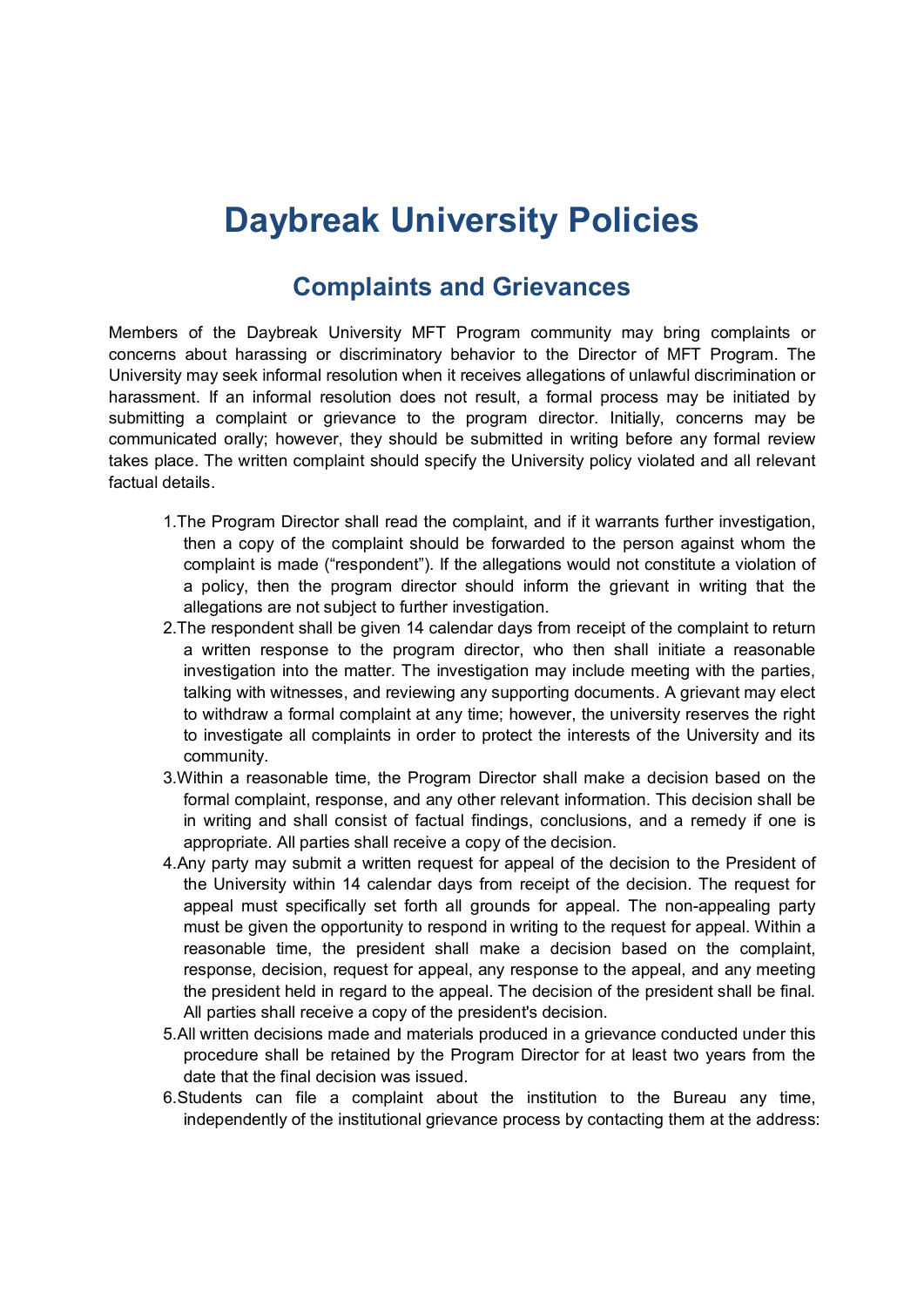Bureau for Private Postsecondary Education (BPPE) 1747 North Market, Suite 225 Sacramento, CA 95834 Phone: (916) 574-8900 Fax: (916) 263-1897

https://www.bppe.ca.gov/enforcement/complaint.shtml

## **Remediation and Dismissal**

Any student who fails to maintain a minimum cumulative grade point average (GPA) of 3.0 will be place on academic probation. Academic probation is designed to help the student to cope with academic difficulty. The Program Director will provide assistance to improve the student's academic proficiency. Any student who fails to maintain a minimum cumulative GPA of 3.0 for one academic year may be academically dismissed. A student dismissed for academic reasons may appeal to the Program Director for reinstatement. Such an appeal should be made in writing and include an account of the student's circumstances and a reasonable plan for successful completion of course work if reinstatement is granted.

In order to retain good standing as a student, the Department faculty will determine if an individual is, on a continuing basis, making satisfactory progress toward completion of degree requirements. Each student's progress is formally reviewed by the faculty yearly to assess satisfactory progress.

The MFT program faculty takes responsibility to ensure the quality and competence of graduates to practice as marriage and family therapists and have developed a formal screening process for admission into the clinical practicum. Each quarter clinical supervisors conduct a Practicum evaluation of each student in the different areas of clinical competency. Clinical supervisors can conclude that the clinical proficiency of a student is not progressing at the rate needed for the student to continue practicum experiences at that time. Should a student's behavior be deemed detrimental to clients' welfare, the student may be required to discontinue practicum until a remediation plan is developed and implemented. As part of the remediation plan, personal therapy may be required along with a specified training program. A student may also be deemed clinically not proficient and will not be allowed to complete the 500 clinical contact hours required for graduation. The student will be apprised of this possibility as early as possible and will work closely with program faculty and clinical supervisors to correct deficiencies.

## **Student Technology Requirements and Support**

In terms of technology requirements, in order to be successful in the program, students will need to utilize the following:

Computer with...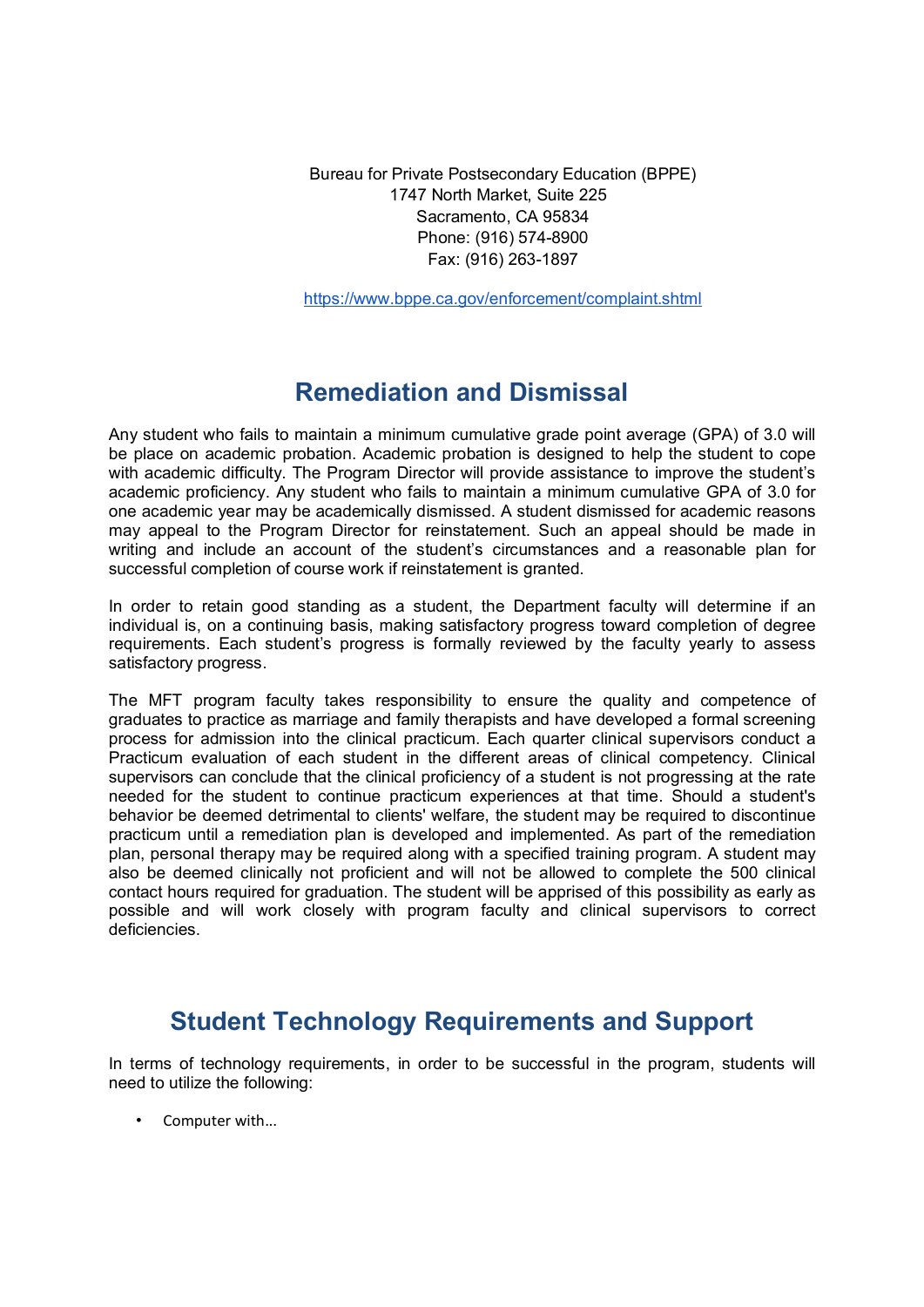- Internet Access
- Office Software (e.g., Microsoft Word, PowerPoint, Excel)
- Email Access
- **Printer**
- Populi (Learning Management Service): Instructions for using Populi are available on the Populi website. In---person Populi trainings are also available. Also, we provide the Populi Guideline to all students.



Some classes may require that students purchase statistical software packages (e.g., SPSS, LISREL), usually at a discounted student rate. Assistantship supervisors may also request that students utilize specific technological resources (e.g., Qualtrics, Google Docs, etc.). Questions about these requirements, or information about how to use these programs, should be directed to relevant course instructor or assistantship supervisor.

Daybreak University makes sure about technology requirement and support as follows:

- 1.The University assesses each student, prior to admission, in order to determine whether each student has the skills and competencies to succeed in a distance education environment.
- 2.The University shall provide adequate support services for the instructor and students participating in distance education courses, including necessary equipment, personnel and training.
- 3.The University designates the Program Director for technology support regarding the distance education program.
- 4. The Program Director handles administrative systems, equipment maintenance and general user support.
- 5.The Program Director also handles faculty support including instructional application and pedagogical issues involving technology.
- 6. The Program Director shall provide guidance and manuals for student training for the program.
- 7.Personal technology support is provided via zoom telephone or email (zoom room and/or Populi in addition)

## **Non-Discrimination Policy**

Daybreak University is committed to maintaining a community which recognizes and values the inherent worth and dignity of every person; fosters tolerance, sensitivity, understanding, and mutual respect among its members; and encourages each individual to strive to reach his or her